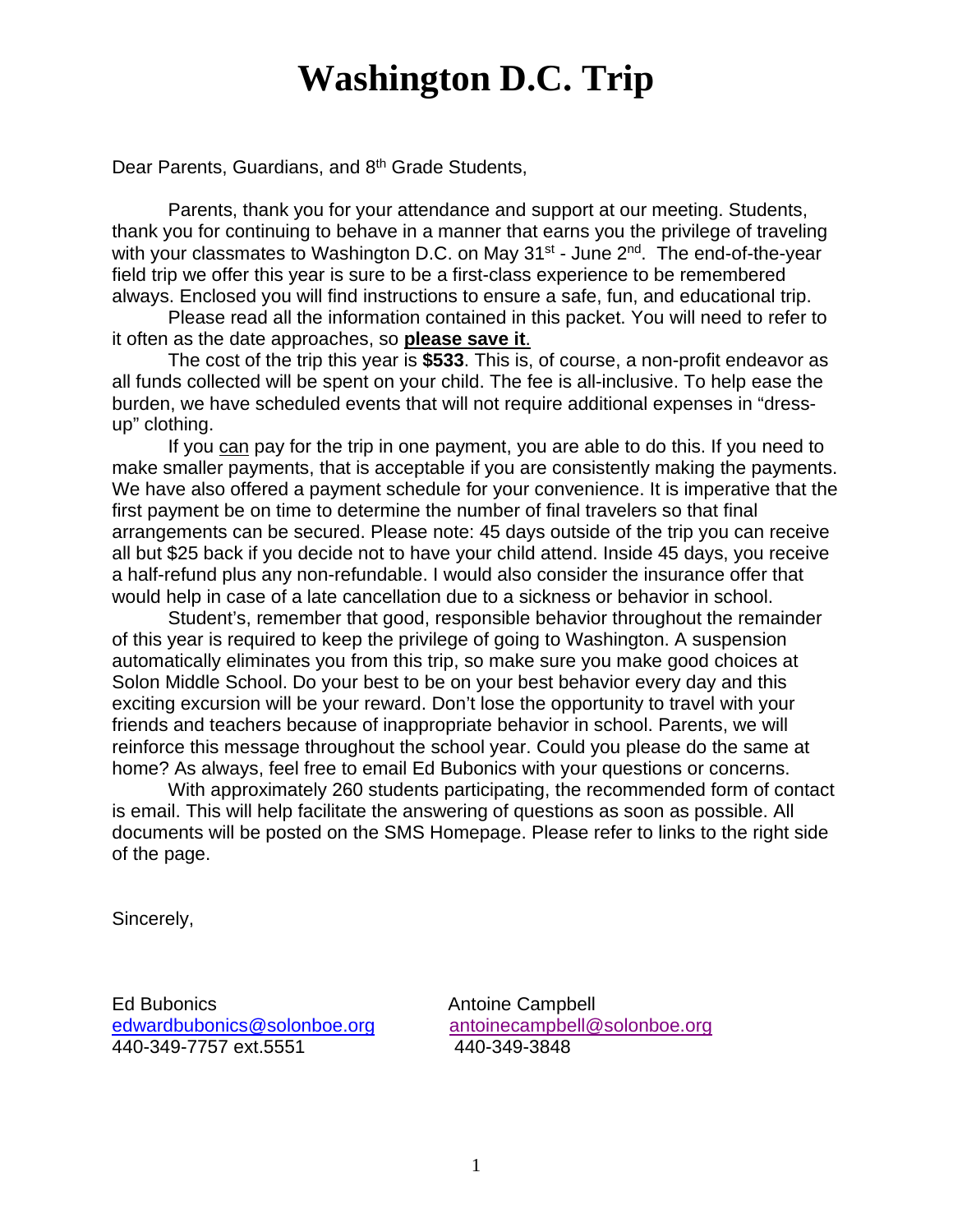## **TRANSPORTATION**

We will be traveling on clean and modern Anderson buses. For emergencies, restrooms are available on the bus. Students are expected to comply with all bus regulations.

## **GUIDELINES FOR TRAVEL**

- 1. You may bring phones or other forms of media. We've never completed a trip without someone losing something of value, so you must keep track of these items.
- 2. Each student is permitted one suitcase, which will be loaded under the bus. You are welcome to bring a snack to eat on the bus.
- 3. You may pack a small overnight bag for personal articles. It must be small enough to fit under your seat.
- 4. Pack only what you need for two nights not one week.
- 5. All personal belongings should be identified.
- 6. Be careful with your money. You may want to budget a little extra for these meals. You may also want some extra money for vending machines, snacks, souvenirs, and other items. We suggest \$50-\$100.

## **Suggested Items to Bring On The Trip**

| Three touring outfits         | 1 large bag to be stored under the bus |
|-------------------------------|----------------------------------------|
| Comfortable shoes for touring | Umbrella & rain gear                   |
| Toiletries                    | Light jacket                           |
| Something to listen to        | Snacks (save some for ride home)       |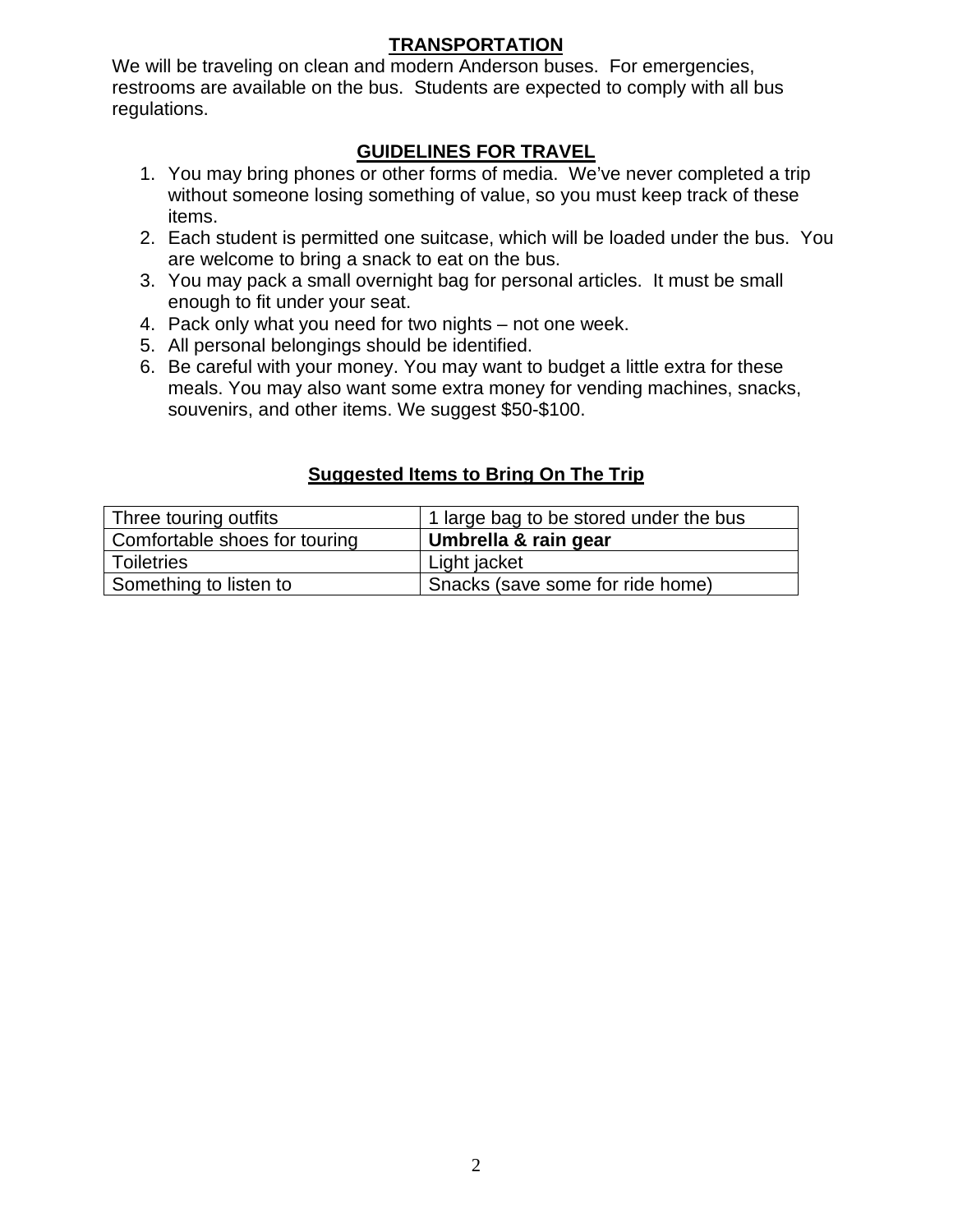## **DRESS CODE**

| <b>BOYS' CLOTHING</b>                                                                         |                                                                        |  |
|-----------------------------------------------------------------------------------------------|------------------------------------------------------------------------|--|
| <b>YES</b>                                                                                    | <b>NO</b>                                                              |  |
| Any pair of nice shorts (khaki shorts, plaid,<br>$etc.$ )                                     | <b>Blue jeans/ Denim</b>                                               |  |
| Khaki pants (any color) or Black jeans                                                        | Gym shorts                                                             |  |
| Pants are not mandatory.                                                                      | Hats are not recommended but allowed if<br>brought in case of the sun. |  |
| Shirts:                                                                                       |                                                                        |  |
| Collared shirts (i.e., golf shirt, etc.)<br>Nice t-shirts that may only have the<br>$\bullet$ | Sandals or flip-flops                                                  |  |
| small emblems or are print-free                                                               | Printed t-shirts or t-shirts with large<br>emblems                     |  |
| Comfortable shoes – athletic shoes                                                            |                                                                        |  |
| <b>GIRLS' CLOTHING</b>                                                                        |                                                                        |  |
| <b>YES</b>                                                                                    | <b>NO</b>                                                              |  |
| Dress pants, khaki shorts (of appropriate<br>length), capri pants, black jeans, skirts        | Blue jeans /Denim                                                      |  |
|                                                                                               | Gym shorts                                                             |  |
| Shirts:                                                                                       |                                                                        |  |
| Any acceptable school top<br>Print-free t-shirts                                              | Tank tops, spaghetti straps, shirts with<br>bare midriffs              |  |
| Comfortable shoes - athletic shoes                                                            | Printed t-shirts or t-shirts with large<br>emblems                     |  |
| *No attractions require skirts or dresses.                                                    | Flip-flops                                                             |  |

## **ADDITIONAL INFORMATION**

- 1. We will return to Solon Middle School between 7-9. We will alert you when we start heading home.
- 2. The phone number at the Hyatt Dulles Hotel is (703) 713-1234.

## **MEDICINES**

Students are not permitted to have medications in their possession at any time, except for epipens and asthma inhalers. All prescription medicines and over-the-counter medicines such as Tylenol, Advil, etc. will be dispensed by the nurse or chaperone with parental permission indicated on the emergency form(s) that you have filled out prior to the trip. Medicines that are administered in school will be packaged up and given to your child's chaperone prior to the trip. Please email Mr. Bubonics for any special Dietary Needs or call the school Nurse to discuss any health concerns.